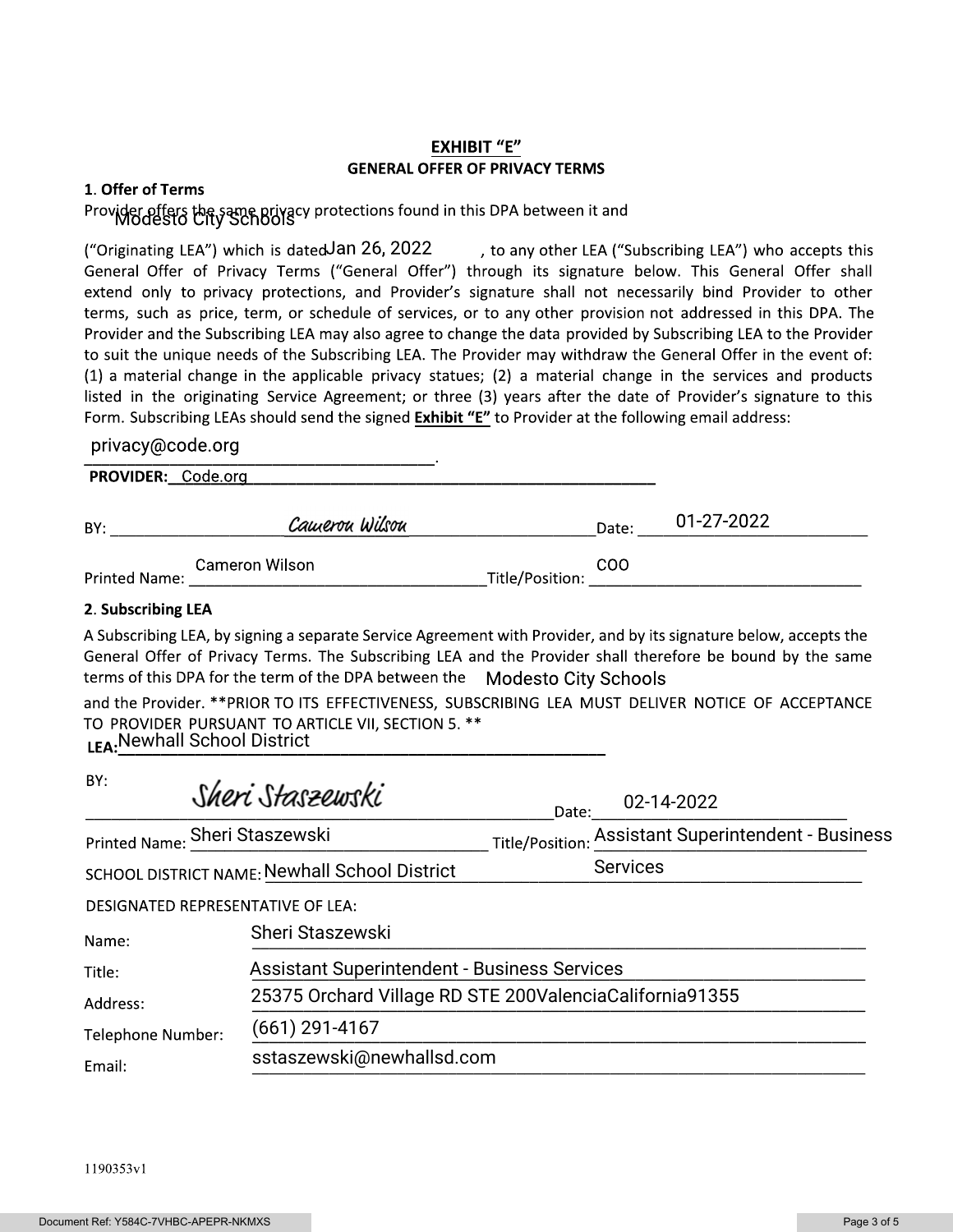### **EXHIBIT "H" - Additional Terms or Modifications**

Version Code.org

LEA and Provider agree to the following additional terms and modifications:

#### **ARTICLE IV: DUTIES OF PROVIDER**

- 2. Authorized Use. The Student Data shared pursuant to the Service Agreement, including persistent unique identifiers, shall be used for no purpose other than the Services outlined in Exhibit A or stated in the Service Agreement and/or otherwise authorized under the statutes referred to herein this DPA and applicable law.
- 4. No Disclosure. Provider acknowledges and agrees that it shall not make any re-disclosure of any Student Data or any portion thereof, including without limitation, user content or other non-public information and/or personally identifiable information contained in the Student Data other than as directed or permitted by the LEA or this DPA. This prohibition against disclosure shall not apply to aggregate summaries of De-Identified Data information, Student Data disclosed pursuant to a lawfully issued subpoena or other legal process, or to subprocessors performing services on behalf of the Provider pursuant to this DPA. Provider will not Sell Student Data to any third party.
- 5. De-Identified Data: Provider agrees not to attempt to re-identify de-identified Student Data. De-Identified Data may be used by the Provider for those purposes allowed under FERPA and the following purposes: assisting the LEA or other governmental agencies in conducting research and other studies; and (2) research and development of the Provider's educational sites, services, or applications, and to demonstrate the effectiveness of the Services; and (3) for adaptive learning purpose and for customized student learning. Provider's use of De-Identified Data shall survive termination of this DPA or any request by LEA to return or destroy Student Data. Except for Subprocessors, Provider agrees not to transfer de-identified De-Identified Data Student Data to any party unless  $\left\{\alpha\right\}$  that party agrees in writing not to attempt re-identification, and  $\left(\beta\right)$ prior written notice has been given to the LEA who has provided prior written consent for such transfer. Prior to publishing any document that names the LEA explicitly or indirectly, the Provider shall obtain the LEA's written approval of the manner in which de-identified data De-Identified Data is presented.

6. Disposition of Data. Upon written request from the LEA, Provider shall dispose of or provide a mechanism for the LEA to transfer Student Data obtained under the Service Agreement, within sixty (60) days of the date of said request and according to a schedule and procedure as the Parties may reasonably agree. Upon termination of this DPA, if no written request from the LEA is received, Provider shall dispose of all Student Data after providing the LEA with reasonable prior notice, in accordance with the data retention policy described in Exhibit A.\* The duty to dispose of Student Data shall not extend to Student Data that had been De-Identified or placed in a separate student account pursuant to section II 3. The LEA may employ a "Directive for Disposition of Data" form, a copy of which is attached hereto as **Exhibit "D"**. If the LEA and Provider employ Exhibit "D," no further written request or notice is required on the part of either party prior to the disposition of Student Data described in Exhibit "D.